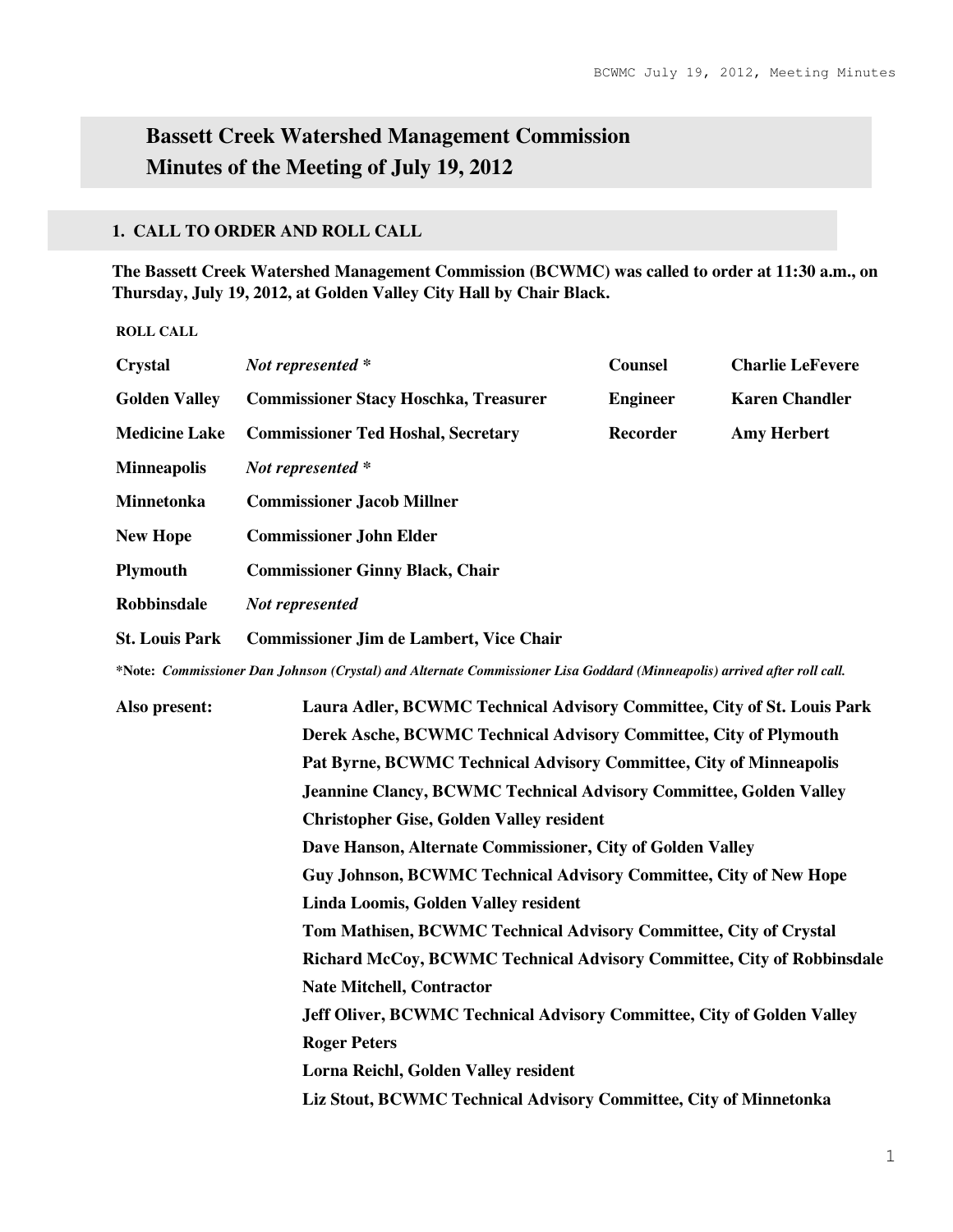## **2. CITIZEN FORUM ON NON-AGENDA ITEMS**

**No citizen input.** 

### **3. AGENDA**

**Chair Black requested to move agenda items 6B – Final Feasibility Study for the Four Seasons Mall Wetland Restoration Project - and 7A – Order Cooperative Agreements and Public Hearing for 2013 CIP Projects - to the Consent Agenda. Commissioner Elder moved to approve the agenda as amended. Commissioner de Lambert seconded the motion. The motion carried unanimously with six votes in favor [Cities of Crystal, Minneapolis, and Robbinsdale absent from vote].** 

*[Commissioner Johnson arrives.]* 

### **4. CONSENT AGENDA**

**Commissioner Hoshal moved to approve the Consent Agenda as amended. Commissioner Elder seconded the motion. The motion carried unanimously with seven votes in favor [Cities of Minneapolis and Robbinsdale absent from vote]. [The following items were approved as part of the Consent Agenda: The June 21, 2012, meeting minutes, the July financial report, Legal Counsel Communications, Final Feasibility Study for the Four Seasons Mall Wetland Restoration Project , and Order Cooperative Agreements and Public Hearing for 2013 CIP Projects .]** 

*[Alternate Commissioner Goddard arrives.]* 

**The general and construction account balances reported in the July 2012 Financial Report are as follows:** 

| <b>Checking Account Balance</b>                                   | \$686,389.66       |
|-------------------------------------------------------------------|--------------------|
| <b>TOTAL GENERAL FUND BALANCE</b>                                 | \$686,389.66       |
| <b>TOTAL ON-HAND CONSTRUCTION</b><br>CASH & INVESTMENTS (7/11/12) | \$2,856,555.78     |
| <b>CIP Projects Levied – Budget Remaining</b>                     | $(\$2,780,873.00)$ |
| <b>Closed Projects Remaining Balance</b>                          | \$75,682.78        |
| <b>2012 Anticipated Tax Levy Revenue</b>                          | \$381,652.69       |
| <b>Anticipated Closed Project Balance</b>                         | \$457,335.47       |

### **5. ADMINISTRATION**

**5A. Presentation of Invoices for Payment Approval. Chair Black noted that an additional invoice came in for payment after the packet mailed out. She reported that the invoice was from Finance & Commerce in the amount of \$138.87 for the publication of the public meeting notice. She requested the addition of the invoice to the agenda under "Presentation of Invoices for Payment Approval." The Commission consented.**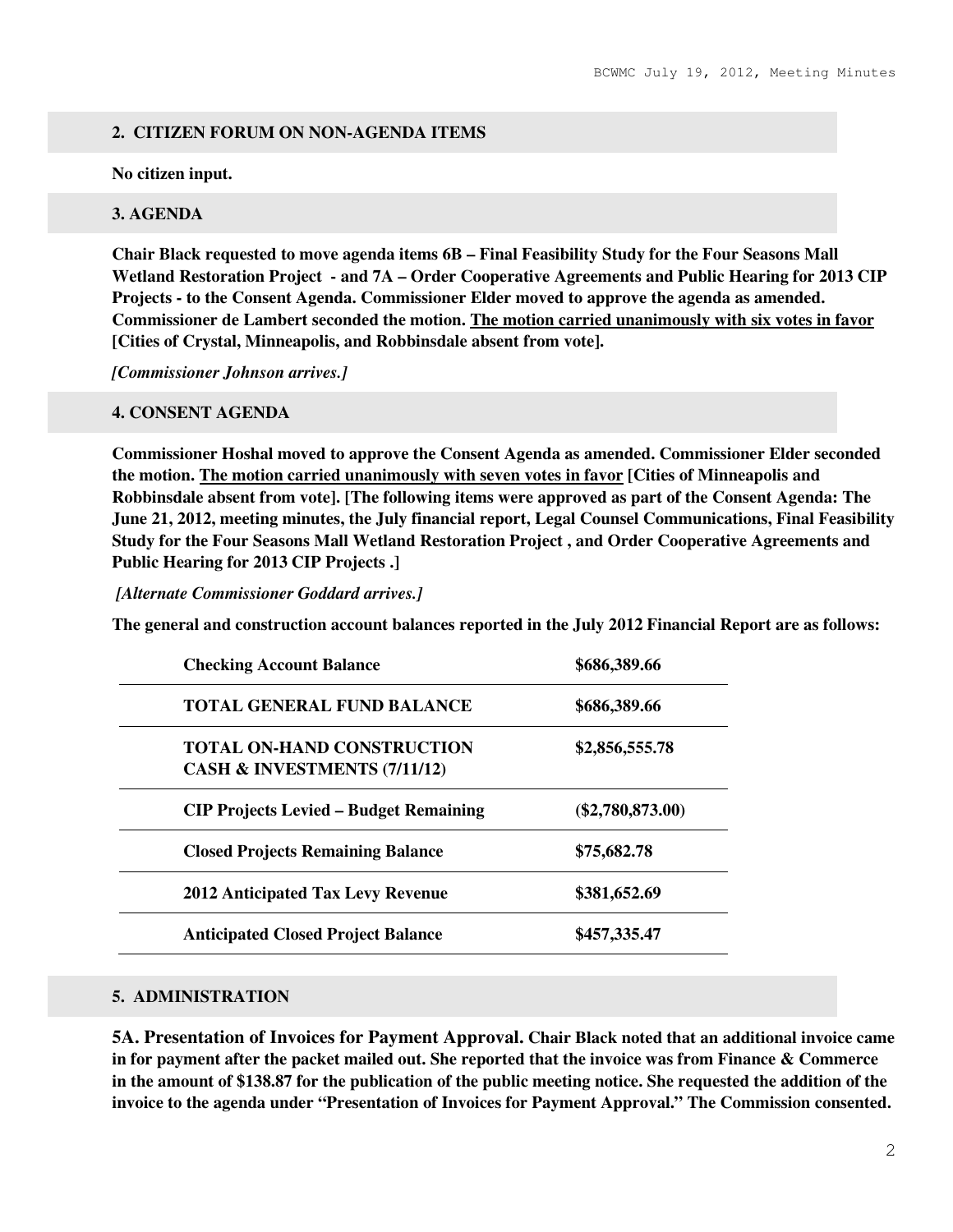**Commissioner de Lambert moved the approval of payment of all invoices. Commissioner Elder seconded the motion. The motion carried unanimously with eight votes in favor [City of Robbinsdale absent from vote].** 

- **i. Kennedy & Graven Legal Services through May 31, 2012 invoice for the amount of \$1,262.15.**
- **ii. Barr Engineering Company Engineering Services through June 29, 2012 invoice for the amount of \$44,903.73.**
- **iii. Amy Herbert June Secretarial Services invoice for the amount of \$2,232.48.**
- **iv. D'amico ACE Catering July BCWMC meeting catering invoice for the amount of \$188.11.**
- **v. Finance & Commerce Public Meeting Notice Publication invoice for the amount of \$138.87.**

**5B. Revisions to the BCWMC Bylaws. Chair Black discussed the substantive changes to the Bylaws, including the removal of the section that dictated the order of the agenda of the Commission meetings and of the requirement that claims must be paid by roll call vote. Mr. LeFevere noted that the changes were tracked on the copy of the Bylaws distributed with the meeting packet. Commissioners commented on additional edits that could be made and Mr. LeFevere noted them and said that he would incorporate those revisions into a final draft. He said that the next step is to formally notice the BCWMC Member Cities about the changes to the Bylaws since the Bylaws require that the Member Cities be given seven days notice of the proposed changes to the Bylaws. Mr. LeFevere said that if there are no comments from the Member Cities then the Commission could approve the changes as a Consent Agenda item at the August meeting or if there are comments then the Commission could discuss those comments as a business item on the August meeting agenda.** 

**Commissioner Elder moved to approve Mr. LeFevere creating the final draft of the revised Bylaws based on today's comments, staff distributing the draft revised Bylaws to the Member Cities for comment, and staff adding the adoption of the revised Bylaws to the August meeting agenda. Alternate Commissioner Goddard seconded the motion. Commissioner Hoshal made a recommendation for an addition to the Definition of Terms section of the Bylaws. Mr. LeFevere said that he would make that addition. Commissioner Elder and Alternate Commissioner Goddard approved the friendly amendment to the Bylaws and the motion. The motion carried unanimously with eight votes in favor [City of Robbinsdale absent from vote].** 

#### **6. NEW BUSINESS**

- **A. Public Meeting on the BCWMC's Minor Plan Amendment. Chair Black described the minor plan amendment and then reported that staff had submitted the minor plan amendment to BWSR. She said that BWSR already had communicated back with the message that it agrees that the plan amendment is a minor amendment. She said that BWSR provided a few additional comments. Alternate Commissioner Goddard moved to approve staff sending notice to the Member Cities about the continuation of the public meeting on September 20th and to approve continuing the meeting until September 20th. Commissioner Millner seconded the motion. The motion carried unanimously with eight votes in favor [City of Robbinsdale absent from vote].**
- **B. Final Feasibility Study for the Four Seasons Mall Area Water Quality Project. Feasibility Study approved under agenda item 4 – Consent Agenda. Mr. Asche noted that the final draft contained no major changes from the draft report. He said that the only changes were minor edits to the pounds of phosphorous removal numbers by revising the numbers by a pound or two.**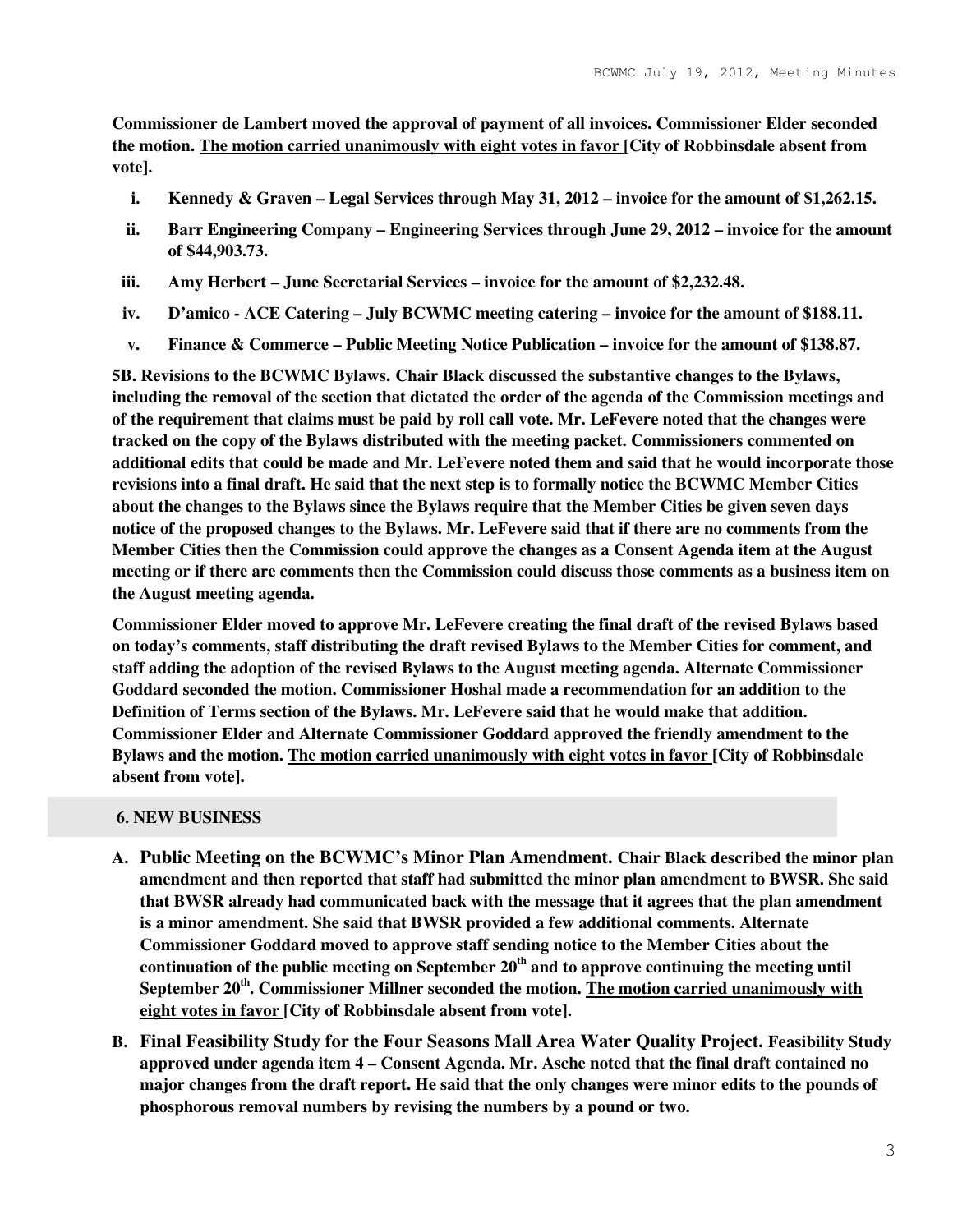**C. Sweeney Lake Boathouse Replacement: Golden Valley. Ms. Chandler described the project on a property on the east side of Sweeney Lake. She explained that the project is in front of the Commission because it is work in the floodplain. Ms. Chandler noted that she would have recommended this agenda item to be part of the Consent Agenda. She said that staff recommends approval of the project with no conditions. Commissioner Hoshal asked why the project is in front of the Commission because it seems like the boathouse would be considered a nonconforming property by the City of Golden Valley. Mr. Oliver said the project is a permitted use and is consistent with all of the City of Golden Valley's shoreline ordinances and zoning ordinances. He said that the project is an existing use that is being rebuilt.** 

**Commissioner Elder moved to approve the project permit. Commissioner Johnson seconded the motion. The motion carried with seven votes in favor [City of Robbinsdale absent from vote] and one vote against [City of Medicine Lake].** 

**D. BWSR FY2013 Clean Water Fund Grants. Ms. Chandler said that the application process starts August 1st and the Clean Water Fund Grants applications are due September 15th. Ms. Chandler summarized the memo included in the meeting packet and the Commission Engineer's suggestions for projects to include in the application for the grants. She said that the suggestions include the Four Season Mall area 2013 water quality treatment project, the Lakeview Park Pond 2013 water quality project, and the Schaper Pond diversion project. She said that the project is not yet included in the Commission's Plan and it would need to be included before the project could be implemented, but she explained that the project is included in the Commission's Sweeney Lake TMDL implementation plan. Ms. Chandler noted that in the grant applications the Commission would need to make sure it includes the projects' costs in terms of how much there is left to spend on the project because any project expenses incurred prior to being awarded a grant is not eligible.** 

**Alternate Commissioner Goddard asked if the grant program has requirements of follow-up reporting, which would mean other budget considerations for the Commission. Ms. Chandler said yes that starting with last year's grants there is one report per year, compared to the previous two reports per year requirement. Chair Black asked if the grants are for one year or for two years. Ms. Chandler said that she thinks two years with the possibility of an extension.** 

**Commissioner de Lambert moved to approve staff applying for the grant for all three described projects. Commissioner Elder seconded the motion. The motion carried unanimously with eight votes in favor [City of Robbinsdale absent from vote].** 

#### **7. OLD BUSINESS**

- **A. Order Cooperative Agreements and Public Hearing for 2013 CIP Projects: NL-2 (Four Seasons Mall Wetland Restoration Project) and ML-8 (Lakeview Park Pond Project). Cooperative Agreements and Public Hearing for 2013 CIP Projects were ordered under agenda item 4 – Consent Agenda.**
- **B. WOMP Station Management. Chair Black described the work involved in the WOMP station management, the way the work had been accomplished in previous years, and what needs to be accomplished in 2012 and in future years. Chair Black explained that she had asked Barr Engineering for an estimate of costs if Barr did all of the WOMP tasks and that Barr provided a cost estimate of \$25,000 for the annual work.**

**Chair Black added that the Metropolitan Council has recently communicated that it will provide \$5,000 to the Commission towards the WOMP costs. She said that she went to the Commission's**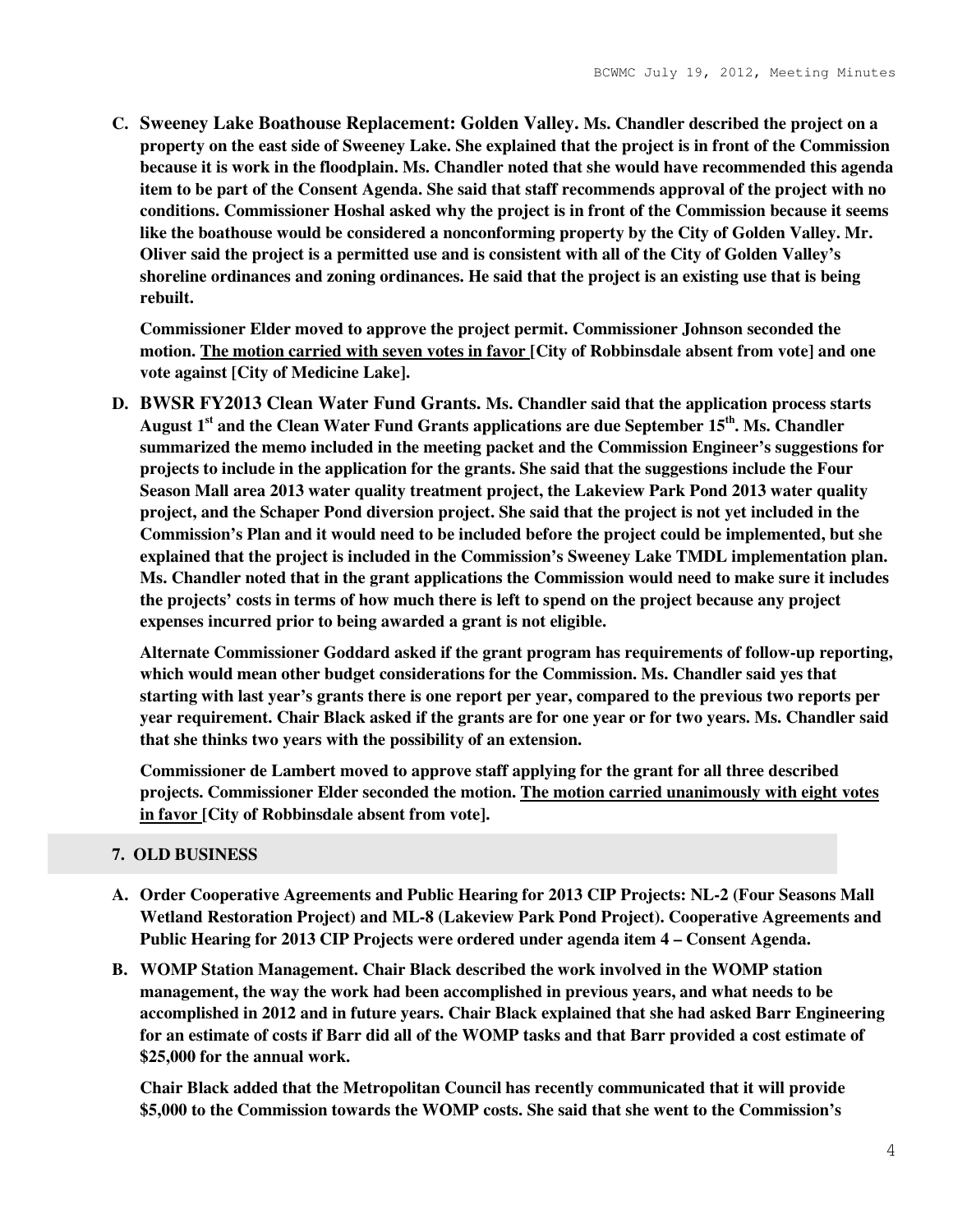**engineer pool and asked Wenck and WSB each for a quote on the WOMP station work. She said that those two firms talked to the Met Council about the work in order to get an understanding of the tasks involved. Chair Black reported that Wenck's bid came in at \$10,320 without budgeting for a final report and \$13,296 including budget for a report and WSB's quote came in at \$10,800 without budgeting for a final report.** 

**Commissioner de Lambert asked if Barr and WSB and Wenck were all providing quotes on the same work. Chair Black said that they each provided quotes according to their understanding of the work involved. Alternate Commissioner Goddard asked if the cost of the rating curve work performed by Barr Engineering would need to be budgeted for on top of the costs quoted by WSB and Wenck. Chair Black said yes, on top of WSB's and Wenck's quotes, \$4,000- \$6,000 would need to be budgeted for the rating curve work and data management work performed annually by Barr Engineering.** 

**Chair Black said that she did talk to the Mississippi WMO about providing a quote to the Commission to perform the WOMP station management work but it proved to be too complicated to try to get it sorted out since the MWMO wanted to meet with the Met Council and the MWMO wouldn't provide a quote until it met with the Met Council.** 

**Mr. Byrne asked if the three consulting firms that provided quotes were told that this was a competitive bidding process. Mr. Asche said no, he just requested quotes. Chair Black asked if it makes a difference. Mr. Byrne said it does sometimes because he has seen firms who are trying to get introduced to a group submit lowball bids. Mr. Asche said that each of the consultants, not counting Barr Engineering, met with the Met Council and based their quotes on the standard operating procedures for the WOMP. He said that WSB visited the site and took pictures and that he feels that everyone has a pretty good handle on the tasks.** 

**Ms. Loomis asked if there is a possibility that the Met Council could take over the work especially since it is doing the work for the WOMP station on Minnehaha Creek. She added that if the MPCA is using the data for the Lake Pepin TMDL then why is the BCWMC paying for the work to supply that data.** 

**Mr. Asche said that ultimately the WOMP stations are the Met Council's responsibility, but since the Met Council doesn't have the staff to run all of the stations it actively seeks out cooperative arrangements to get the work done. Mr. Asche said that the watershed isn't obligated to do the work. Ms. Loomis said that maybe the Met Council should contribute more than \$5,000 for the work. Ms. Loomis suggested that the Met Council contract with someone directly to do the WOMP work. Ms. Clancy suggested that the Commission could inform the Met Council that this is the final year that the Commission will conduct the work and that the Met Council should adjust its budget accordingly.** 

**Chair Black said that she didn't think that the Commission has seen the quotes from Barr Engineering, WSB, and Wenck and that the information could go out to the Commission and the item could be added to next month's agenda for the Commission to decide what to do. She said that she would like to get the Commission's 2013 budget adjusted for the WOMP budget prior to sending the final 2013 budget out to the member cities.** 

**C. Update on Administrator Selection Process. Chair Black reported that prior to today's Commission meeting Commissioner de Lambert chaired a meeting of the Administrative Services Committee at which many members of the TAC and the Commission provided input about the Commission's Administrator services. Commissioner de Lambert said that no concise conclusion came out of the meeting but that was not the goal of the discussion. He said the TAC's input was helpful and said the things that really stuck with him include that the Commission needs to be careful but also needs to**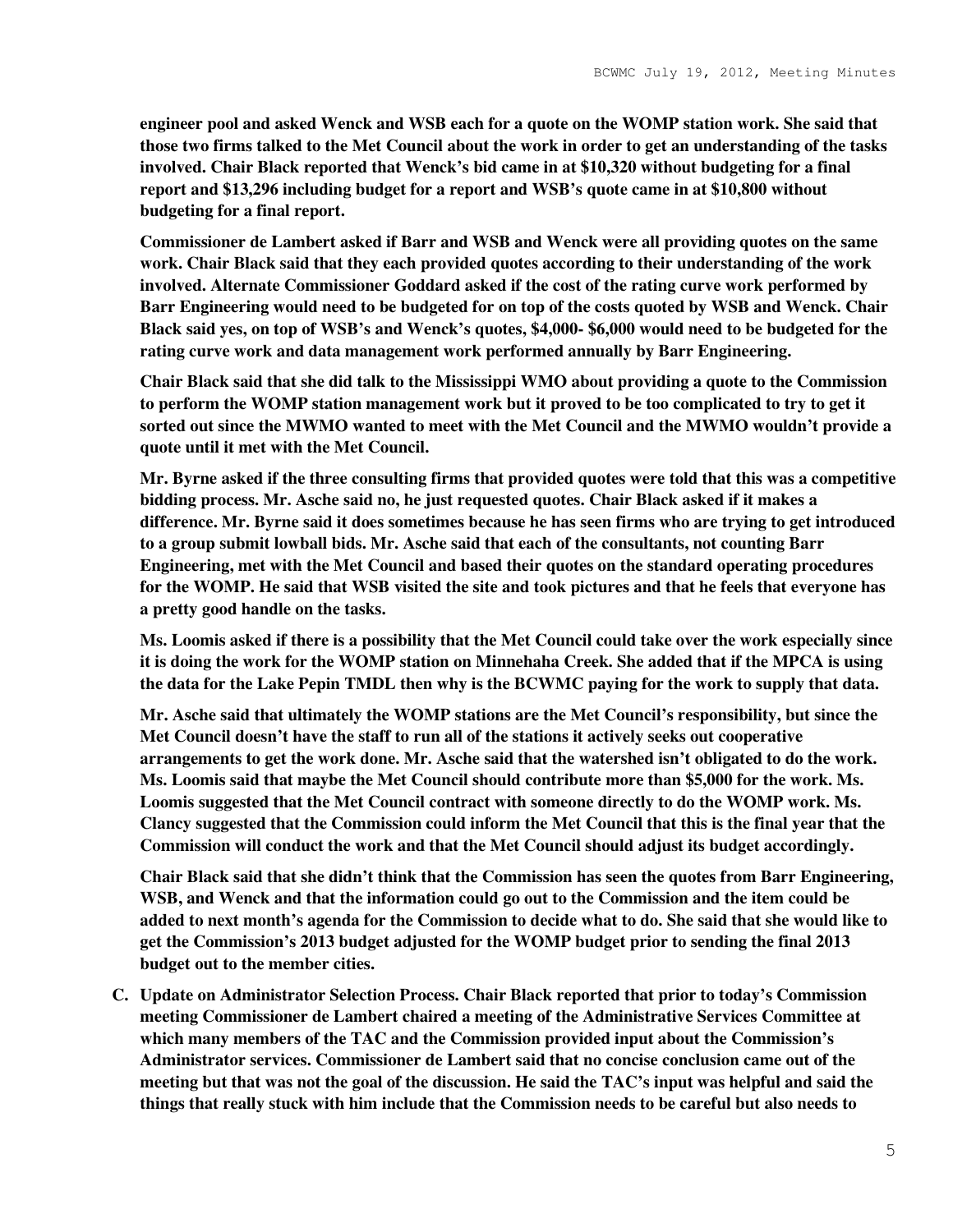**move forward. Commissioner de Lambert said that the next steps are for the Committee to organize the notes from the meeting and for another meeting to get scheduled for the first part of August so that something more concise can be discussed at the August BCWMC meeting. Chair Black said that she thinks that the Commission should also consider the Administrator budget item for 2013 in light that it may be extremely unlikely that the Commission will hire someone as an Administrator for 2013. She said that she thinks that the Commission should rethink the \$100,000 budget for the Administrator for 2013.** 

**Ms. Clancy stated that the TAC recommended that the Commission utilize the Commission's existing staff and increase the duties of some of the contractors so that the burden can be lessened for the BCWMC officers. Commissioner de Lambert suggested that the Commission look at its 2012 Administrator budget and reallocate it to cover existing work needs, which then may be a basis for the 2013 budget. The members of the Administrative Services Committee discussed meeting dates and Chair Black suggested setting a meeting for Wednesday, August 1st at 8:00 a.m. and for the meeting space to be coordinated and communicated to the Committee members and the Commission and TAC members since the meeting is an open meeting.** 

**D. Next Generation Watershed Management Plan. Chair Black announced that the BCWMC's Plan Steering Committee will meet on Monday, July 23rd at 4:30 p.m. in the Medicine Lake room at Golden Valley City Hall. She added that it is a standing monthly meeting held at 4:30 p.m. on the Monday after the Commission's monthly meeting. She said that at Monday's meeting the Committee will be trying to finalize the steps in the Plan process and finalize the public input steps of the process.** 

**Commissioner Hoshal said that since the Commission may not have an Administrator on board as the Commission begins its plan process that perhaps the Commission would want to use a consulting facilitator to bring the Commission through the process. He said the MPCA used such a facilitator, CR Planning, for the Medicine Lake TMDL plan. Chair Black said this could definitely be a discussion topic. Ms. Loomis stated that part of the reason that she has brought up the City of Golden Valley's Envision process is because it was a public stakeholder process facilitated by volunteers.** 

**E. Follow Up Report on Riprap in Channel Below Medicine Lake Outlet. Ms. Chandler said that the Commission Engineer is still in discussion with the Met Council and the Met Council is trying to decide if it wants to remove the riprap or study its impact. Commissioner Hoshal noted that the riprap is migrating downstream.** 

#### **8. COMMUNICATIONS**

**Chair: No Chair Communications.** 

**Ms. Loomis provided an update on Upper Mississippi River Bacteria TMDL.** 

**Commissioners:** 

 **1. Commissioner Hoschka asked for an update about the communication from Hennepin County Commissioner Jeff Johnson about the legislation he is helping to draft regarding reorganizing WMOs and watershed districts in Hennepin County. The Commission discussed Commissioner Johnson's efforts to draft bill language that would consolidate the WMOs and watershed districts in the County into three watershed organizations.**